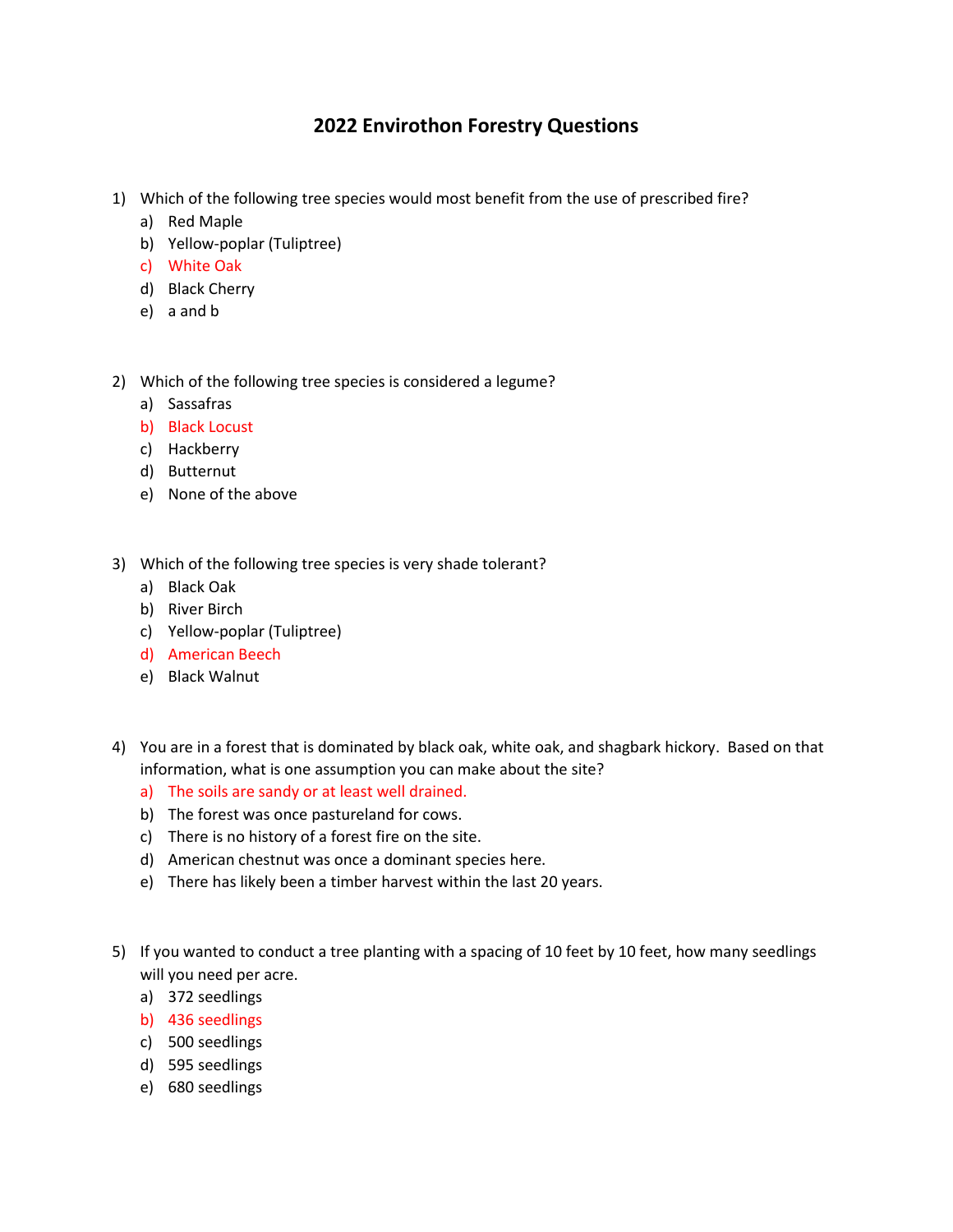- 6) Ohio currently has how many acres of forest?
	- a) About 5 million acres
	- b) About 8 million acres
	- c) About 12 million acres
	- d) About 17 million acres
	- e) About 24 million acres
- 7) Which of the following shrubs are known to be invasive in Ohio?
	- a) Eastern Wahoo
	- b) Blackhaw
	- c) Arrowwood Viburnum
	- d) Silky Dogwood
	- e) None of the above
- 8) Which of these non-native trees are known to be invasive in Ohio?
	- a) Norway Spruce
	- b) Blue Spruce
	- c) English Oak
	- d) Ailanthus
	- e) Baldcypress
- 9) If you know the basal area per acre and the average diameter of the trees in a forest, what else can you calculate with that information?
	- a) Average height of the trees
	- b) Volume of timber per acre
	- c) Number of trees per acre
	- d) Relative age of the forest
	- e) Number of species in the forest
- 10) How would you determine the DBH of a tree using a diameter tape?
	- a) Wrapping it around the tree at 4.5 feet on the uphill side
	- b) Wrapping it around the tree at 4.5 feet on the downhill side
	- c) Wrapping it around the base of the tree on the uphill side
	- d) Wrapping it around the base of the tree on the downhill side
	- e) Both a and b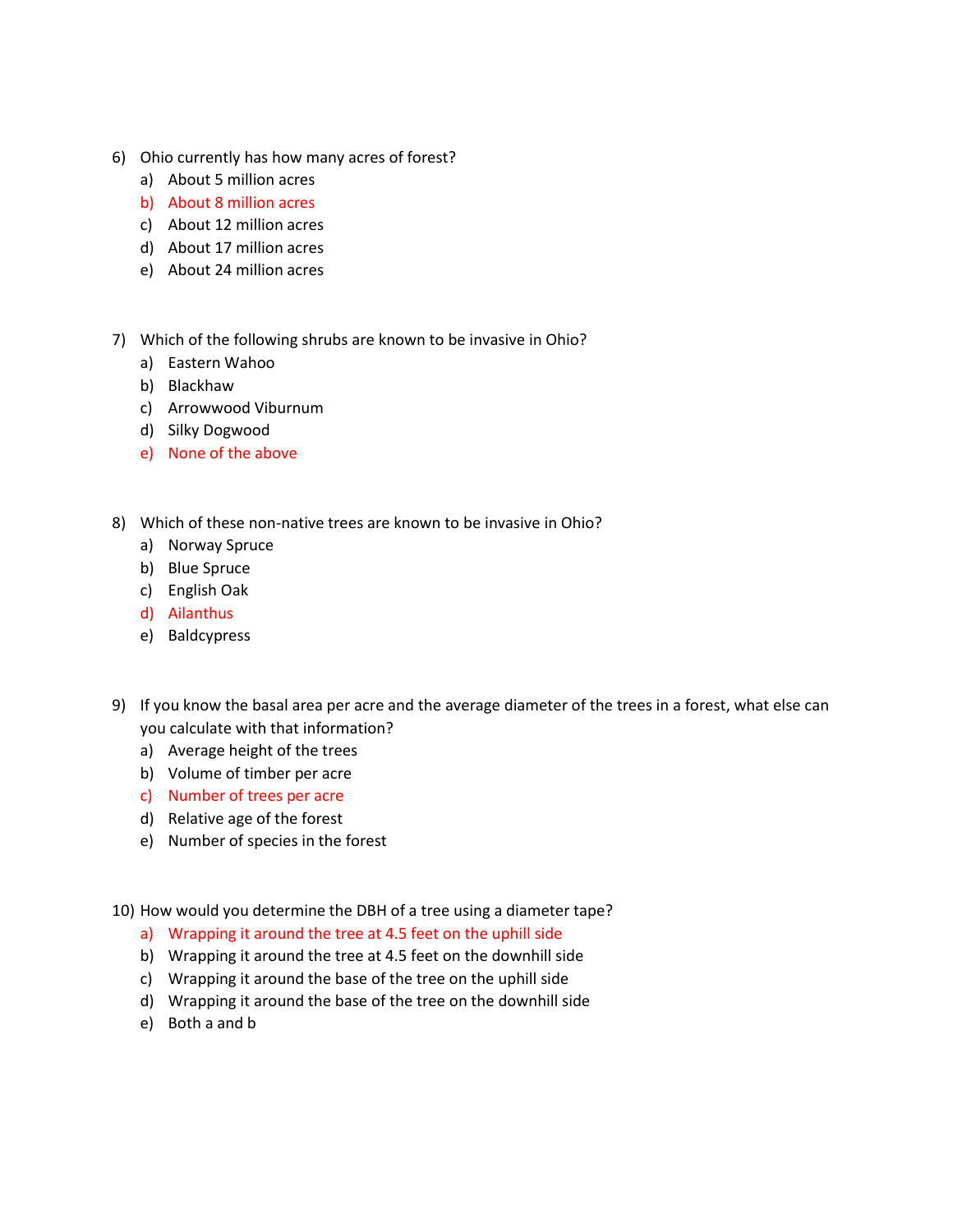- 11) Which of the following tree species has opposite pinnately compound leaves?
	- a) Black Walnut
	- b) Blue Ash
	- c) Ohio Buckeye
	- d) Bitternut Hickory
	- e) Silver Maple
- 12) Which of the following clues can be evidence of a forest having a history of cattle grazing?
	- a) Overabundance of hickory trees.
	- b) Presence of large wolf trees among other trees of much smaller size.
	- c) An understory with a large amount of invasive shrubs
	- d) All of the above
	- e) A and b
- 13) Which of the following tree species produce hard mast?
	- a) Sugar Maple
	- b) Hackberry
	- c) American Beech
	- d) Basswood
	- e) Slippery Elm
- 14) Which of these steps is not involved when calculating basal area using a 10-factor prism?
	- a) Holding the prism over the plot center
	- b) Rotating the prism around your body to count trees
	- c) "In" trees are counted as trees that overlap with themselves in the prism
	- d) Multiplying the number of "in" trees by 10 to get basal area per acre.
	- e) All steps are correct
- 15) What tree species is not preferred if your goal for a forest is both wildlife habitat and timber production?
	- a) Red Maple
	- b) Chinkapin Oak
	- c) Shagbark hickory
	- d) Black Cherry
	- e) Red Oak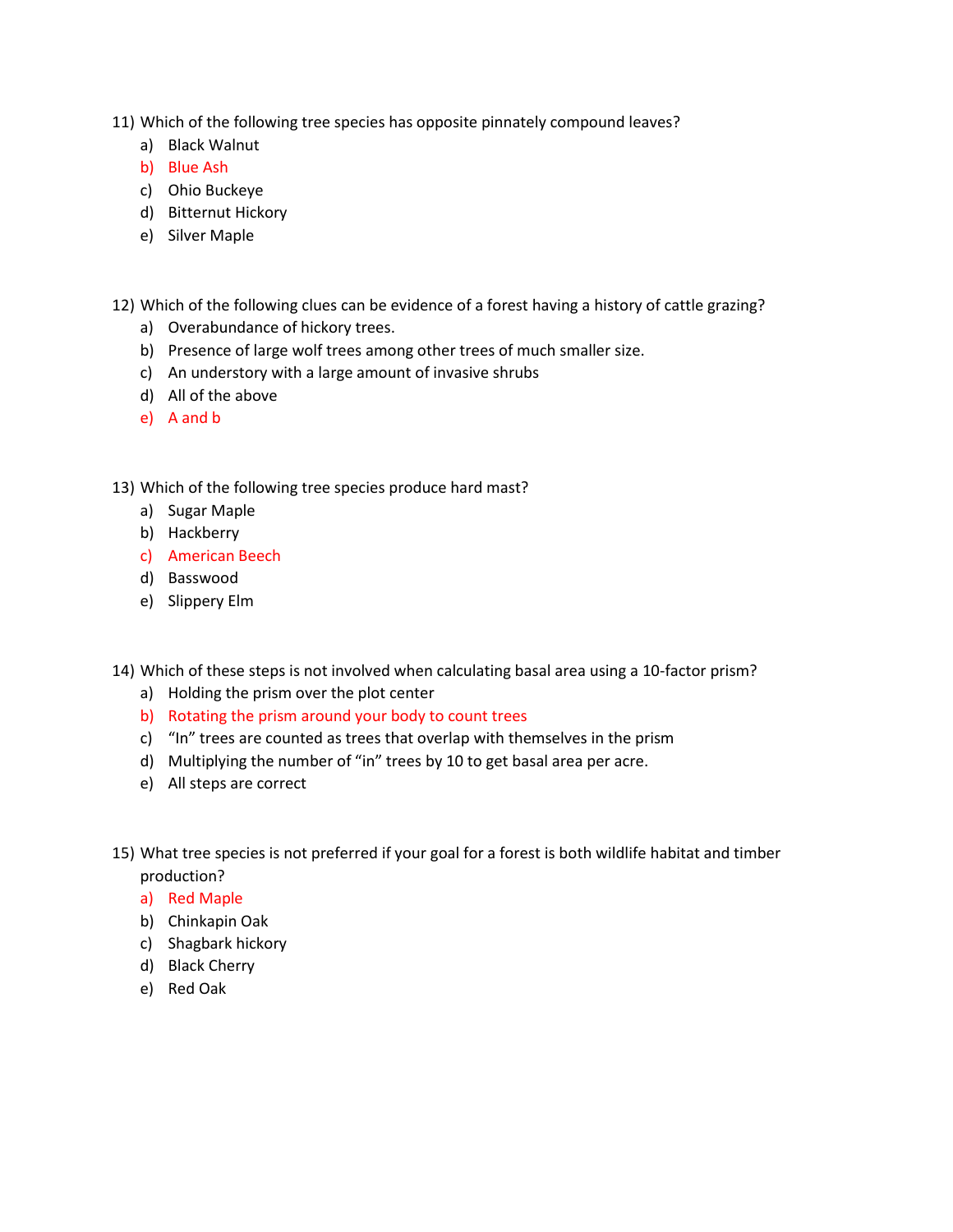- 16) Majority of Ohio's woodlands are under what type of ownership?
	- a) Federal Government
	- b) State/local government
	- c) Private landowners
	- d) Private corporations
	- e) None of the above

17) What can you not calculate with the use of a Biltmore stick?

- a) Tree height
- b) Tree diameter
- c) Volume of timber in a tree
- d) Trees per acre
- e) Basal area of a tree
- 18) What chemical is secreted by black walnut that can inhibit the growth and germination of other trees it would compete with?
	- a) Cyanide
	- b) Glyphosate
	- c) Juglone
	- d) Ammonia
	- e) Nitrogen

19) In a poorly drained site, which tree species should you not plant?

- a) Swamp white oak
- b) Black walnut
- c) Shellbark hickory
- d) Baldcypress
- e) Pin Oak
- 20) Harvesting using single tree selection encourages growth of which type of trees?
	- a) Shade tolerant species
	- b) Shade intolerant species
	- c) Hardwoods
	- d) Softwoods
	- e) Early successional species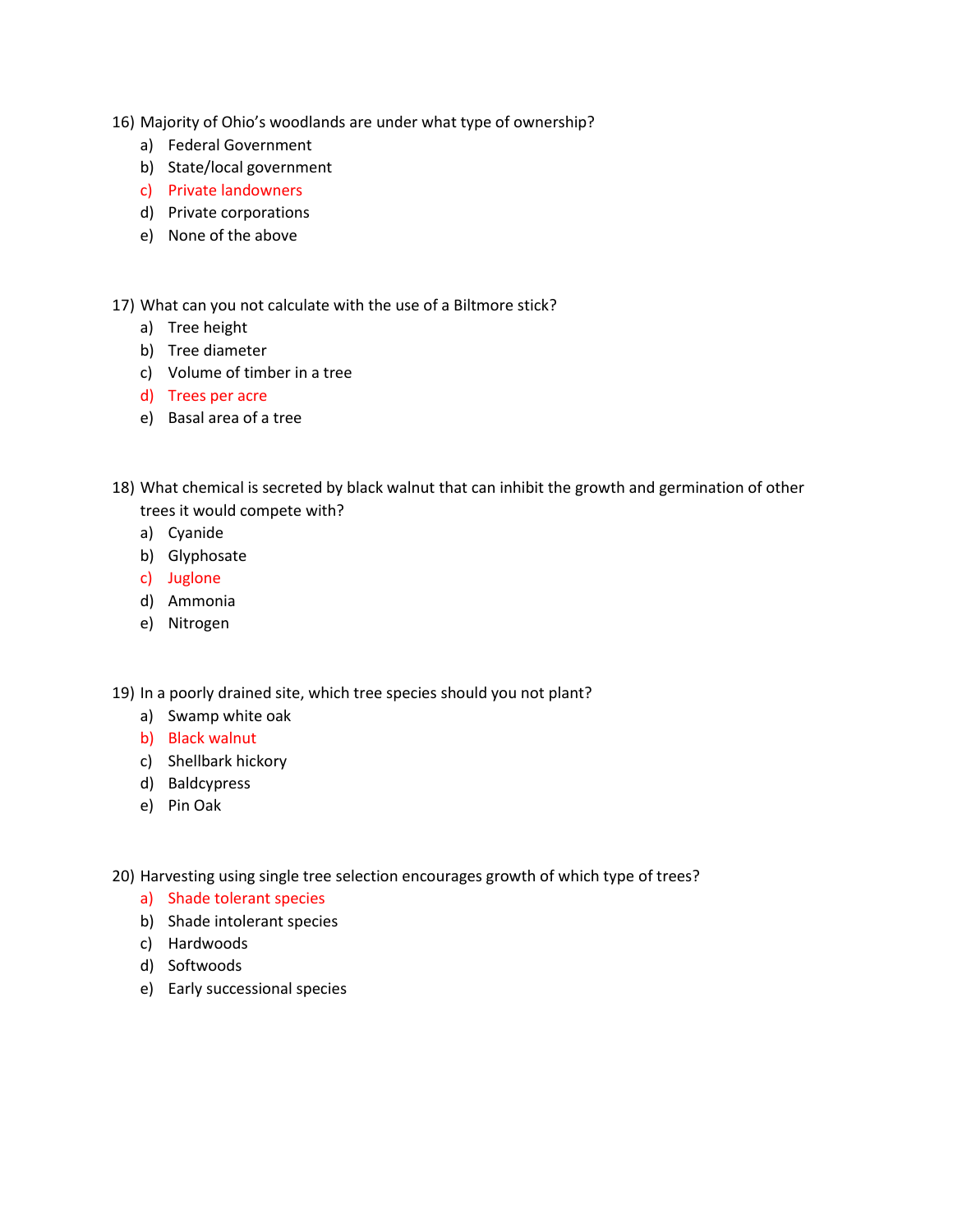21) What is the most common tree species in Ohio?

- a) Red Oak
- b) White Oak
- c) Red Maple
- d) Sugar Maple
- e) Black Cherry

Use the below picture for the next 2 questions



- 22) What crown class does tree 2 fall in?
	- a) Super-dominant
	- b) Dominant
	- c) Codominant
	- d) Intermediate
	- e) Suppressed

23) What crown class does tree 5 fall in?

- a) Super-dominant
- b) Dominant
- c) Codominant
- d) Intermediate
- e) Suppressed

24) What species is tree number 1?

- a) Green Ash
- b) Bitternut Hickory
- c) Shellbark Hickory
- d) Swamp White Oak
- e) Black Oak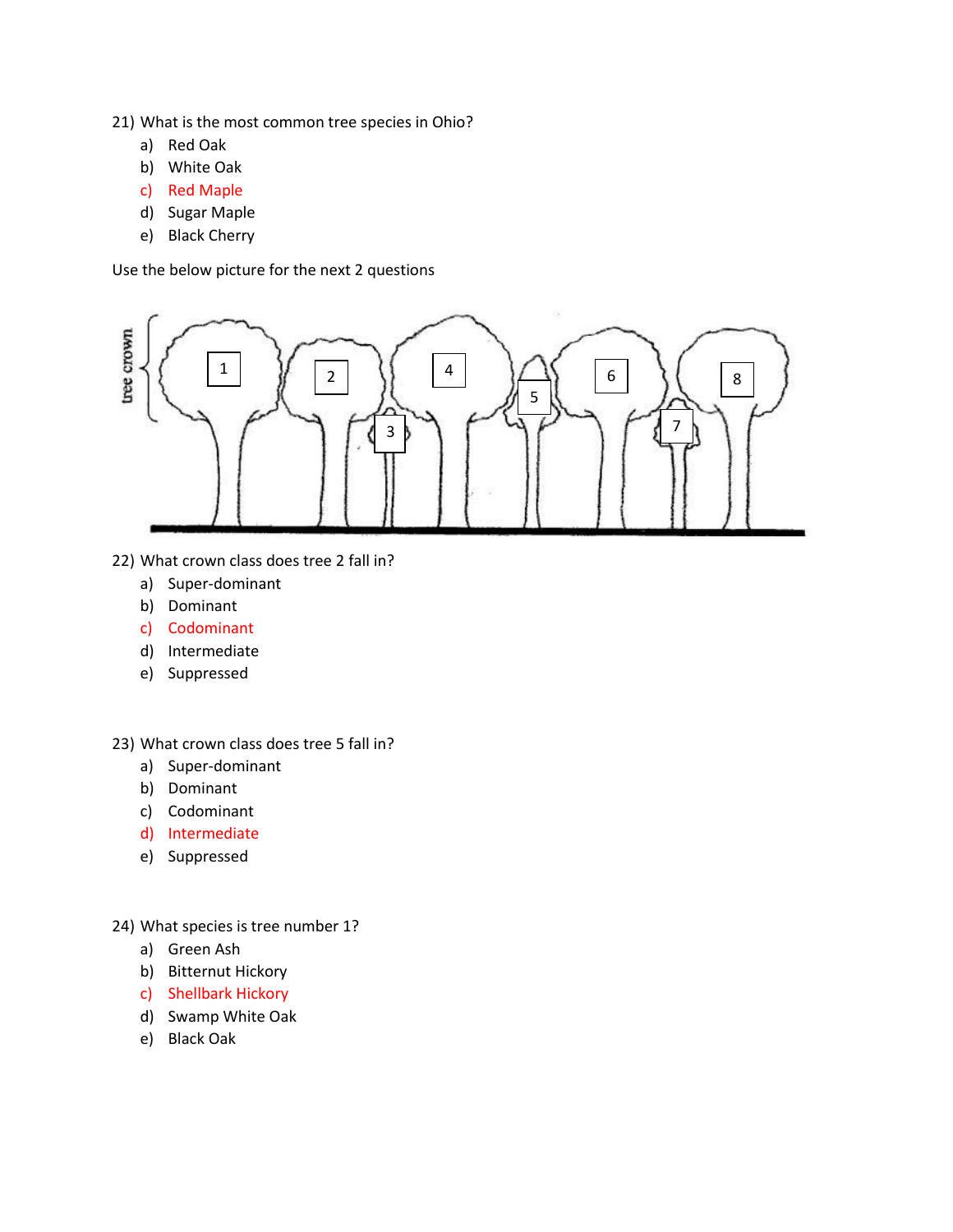25) What species is tree number 2?

- a) Pin Oak
- b) Slippery Elm
- c) Hackberry
- d) Black Walnut
- e) Black Oak

26) What is the DBH of tree number 2?

- a) 15 inches
- b) 17 inches
- c) 19 inches
- d) 21 inches
- e) 23 inches
- 27) What is the merchantable height (up to the first major branching) of tree number 2? Units are measured as number of 16 foot logs.
	- a) 1.5 logs
	- b) 2 logs
	- c) 2.5 logs
	- d) 3 logs
	- e) 3.5 logs

28) What species is tree number 3?

- a) Silver maple
- b) American Basswood
- c) Black Ash
- d) Black Walnut
- e) Eastern Cottonwood
- 29) What is the DBH of tree number 3?
	- a) 16 inches
	- b) 18 inches
	- c) 20 inches
	- d) 22 inches
	- e) 24 inches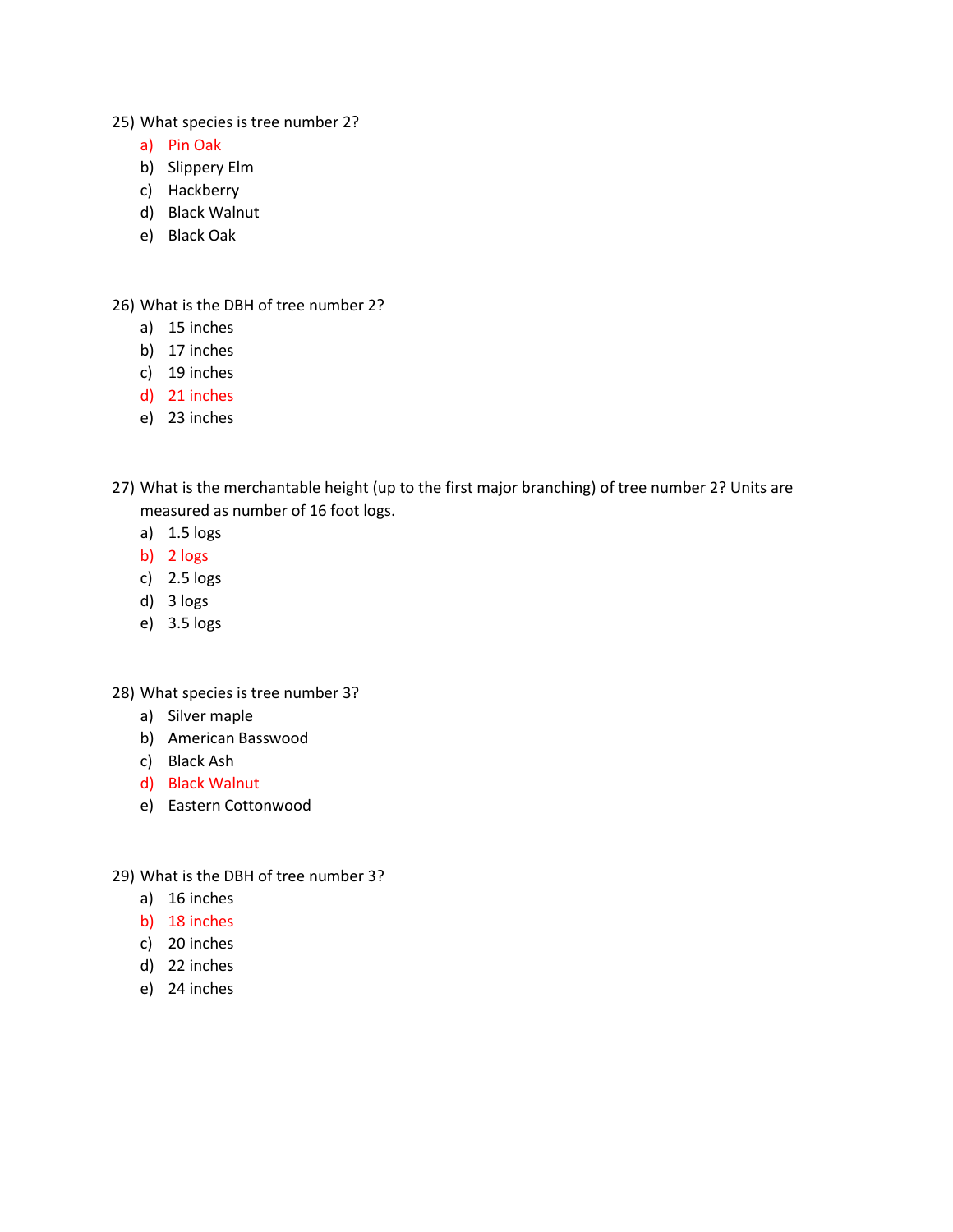- 30) What species is tree number 4?
	- a) Sugar Maple
	- b) Black Locust
	- c) Bur Oak
	- d) Pin Oak
	- e) Red Maple

31) What species is tree number 5?

- a) Sweetgum
- b) Swamp White Oak
- c) Hackberry
- d) American Sycamore
- e) Baldcypress

32) What species is tree number 6?

- a) American Basswood
- b) Black Walnut
- c) Eastern Cottonwood
- d) Chestnut Oak
- e) Blackgum (Black Tupelo)
- 33) What is the overall forest type which you are in right now?
	- a) Oak/Hickory
	- b) Maple/Beech
	- c) Upland Hardwoods
	- d) Bottomland Hardwoods
	- e) Mixed Pine
- 34) The Resource Conservation and Recovery Act (RCRA) set up the framework for the proper management of?
	- a) Landfills
	- b) C&D landfills
	- c) Hazardous waste
	- d) Agricultural land